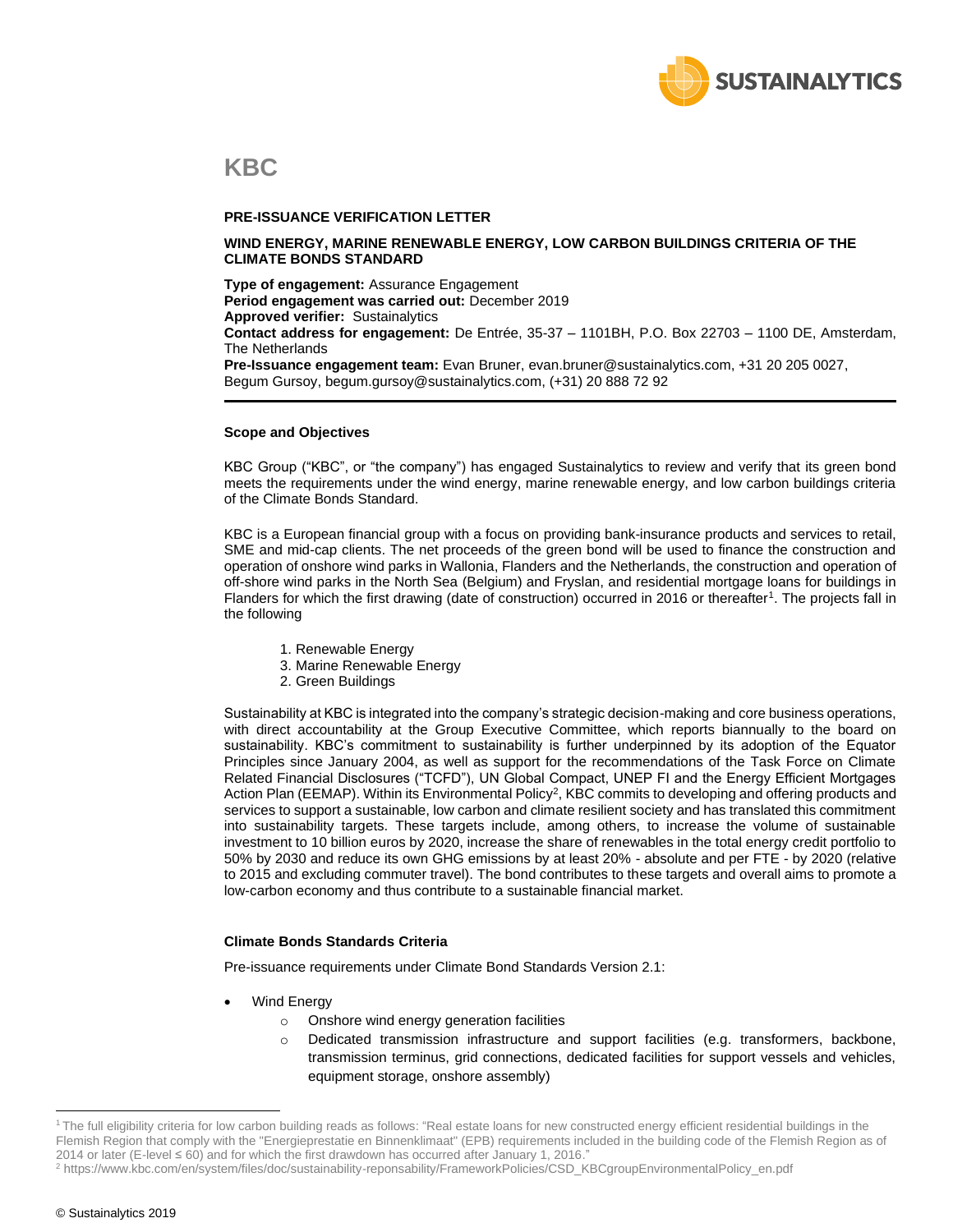

- o Dedicated operational production, manufacturing or distribution facilities for key components, such as wind turbines, platforms etc.
- Marine Renewable Energy
	- o Offshore wind energy generation facilities
	- o Dedicated transmission infrastructure and support facilities (e.g. transformers, backbone, transmission terminus, grid connections, dedicated facilities for support vessels and vehicles, equipment storage, onshore assembly)
	- $\circ$  Dedicated operational production, manufacturing or distribution facilities for key components, such as wind turbines, platforms etc.
- Low Carbon Buildings
	- o Residential property climate bonds: Benchmarking against the local market carbon performance

#### **Issuing Entity's Responsibility**

KBC was responsible for providing information and documents relating to:

- The details concerning the selection process for the nominated projects
- The details of the nominated projects and methodology applied
- The management systems for internal processes and controls for nominated projects including tracking of proceeds, managing unallocated proceeds and earmarking funds to nominated projects
- The details of commitments for reporting prior to issuance, including investment areas, management of unallocated proceeds and frequency of periodic Assurance Engagement

#### **Independence and Quality Control**

Sustainalytics, a leading provider of ESG and corporate governance research and ratings to investors, conducted the verification of KBC's green bond, issued to finance Nominated Projects, and provided an independent opinion informing KBC as to the conformance of the green bond with the Pre-Issuance requirements and the wind energy, marine renewable energy, and low carbon buildings criteria of the Climate Bonds Standard.

Sustainalytics has relied on the information and the facts presented by KBC. Sustainalytics is not responsible if any aspect of the Nominated Projects referred to in this opinion including estimates, findings, opinions, or conclusions are incorrect. Thus, Sustainalytics shall not be held liable if any of the information or data provided by KBC management and used as a basis for this assessment were not correct or complete.

Sustainalytics makes all efforts to ensure the highest quality and rigor during its assessment process and enlisted its Sustainability Bonds Review Committee to provide oversight over the assessment of the bond.

#### **Verifier's Responsibility**

The work undertaken as part of this engagement included conversations with relevant KBC employees and review of relevant documentation to confirm the green bond's conformance with the Climate Bonds Certification Pre-Issuance Requirements, which include:

- Conformance of KBC's green bond with the Climate Bonds Standard Version 2.1;
- Conformance with the Technical Criteria on wind energy, marine renewable energy, and low carbon buildings
- Conformance with the Internal Processes & Controls requirements
- Conformance with Reporting Prior to Issuance requirements

#### **Basis of the Opinion**

Sustainalytics conducted the verification in accordance with the Climate Bond Standard Version 2.1 and with International Standard on Assurance Engagements 3000 – Assurance Engagements other than Audits or Reviews of Historical Information.

Sustainalytics planned and performed the verification by obtaining evidence and other information and explanations that Sustainalytics considers necessary to give limited assurance that the KBC Green Bond meets the requirements of the Climate Bond Standard. Upon reviewing evidence and other information, Sustainalytics is of the opinion that KBC will ensure compliance with Climate Bond Standard requirements.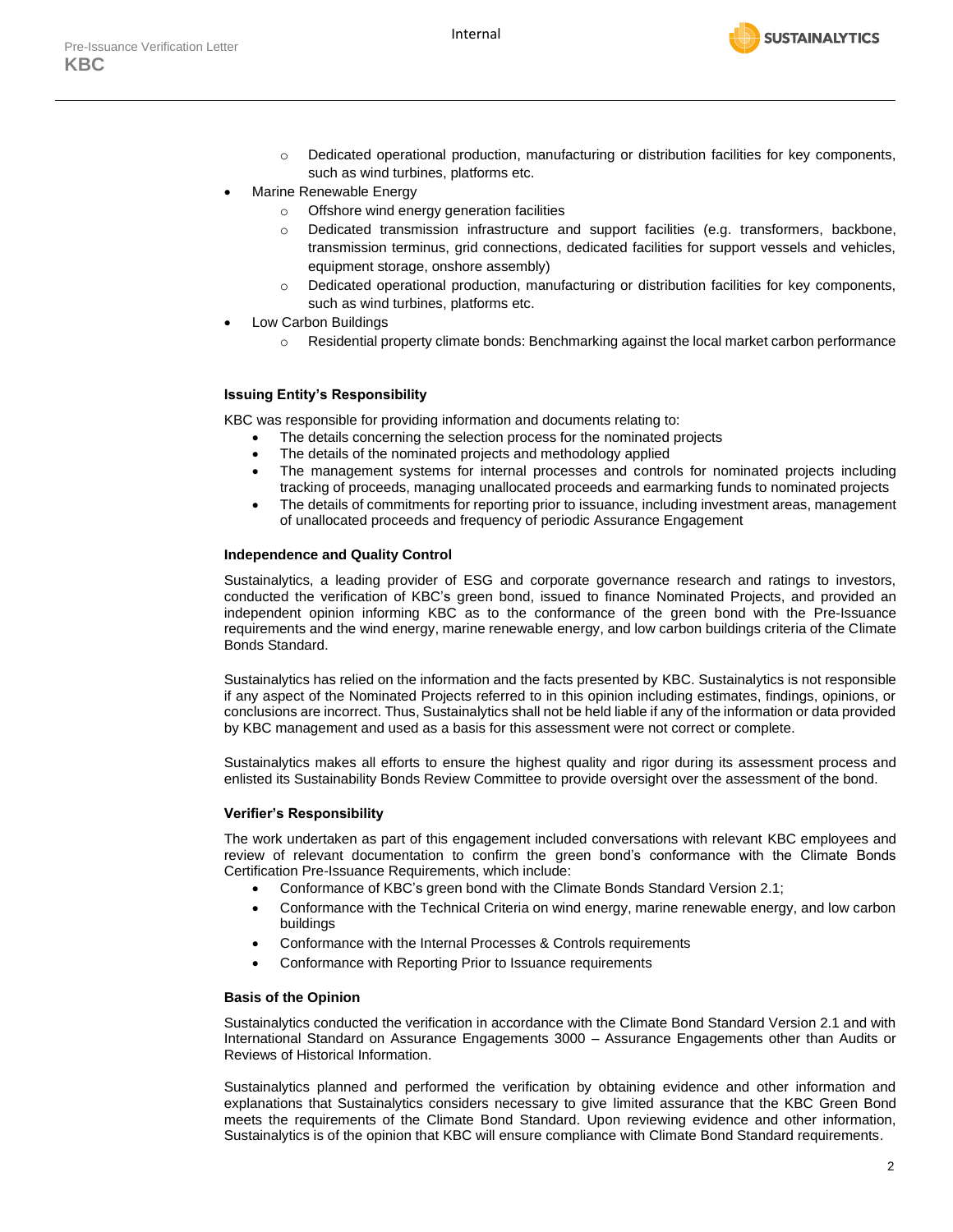

Sustainalytics has relied on the information and the facts presented by KBC. Sustainalytics is not responsible for any aspect of the Nominated Projects referred to in this opinion and cannot be held liable if estimates, findings, opinions, or conclusions are incorrect. Thus, Sustainalytics shall not be held liable if any of the information or data provided by KBC's management and used as a basis for this assessment were not correct or complete.

#### **Conclusion**

With the issuance of its second green bond, KBC is aiming to finance renewable energy projects including onshore and offshore wind as well as green building projects that have an overall positive impact on the environment and promote the transition to a low carbon and climate resilient economy. Based on the limited assurance procedures conducted of KBC's green bond under the Wind Criteria, Marine Renewable Energy and Low Carbon Buildings criteria of the Climate Bonds Standard, nothing has come to Sustainalytics' attention that causes us to believe that, in all material respects, KBCs green bond is not in conformance with the Climate Bond Standards Pre-Issuance Requirements.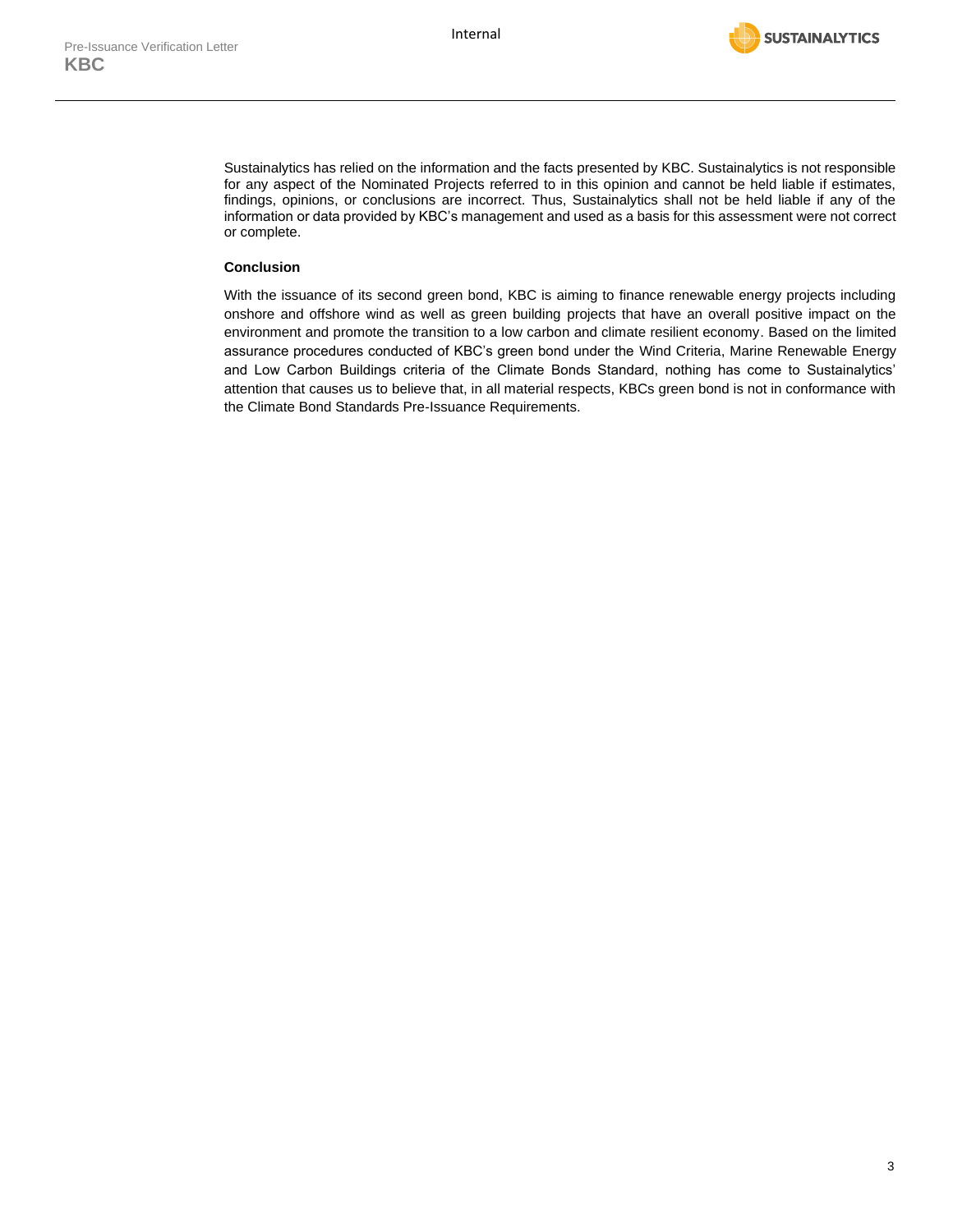

# **Schedule 2A: Pre-Issuance General Requirements**

| Selection of Nominated Projects<br>and Assets: | 1.1 Statement on the environmental objectives of the bond                                                                           |
|------------------------------------------------|-------------------------------------------------------------------------------------------------------------------------------------|
|                                                | 1.2 Confirmation that Nominated Projects and Assets meet the Climate Bonds<br>criteria                                              |
|                                                | 1.3 Document a list of Nominated Projects and Assets                                                                                |
|                                                | 1.4 Confirmation that Nominated Projects and Assets will not be nominated to<br>other Climate Bonds                                 |
|                                                | 1.5 Confirmation that Net Proceeds of the Green Bond shall not be greater<br>than the value of the Nominated Projects and Assets    |
| Internal Processes and Controls                | 2.1.1 Tracking of proceeds                                                                                                          |
|                                                | 2.1.2 Managing of unallocated proceeds                                                                                              |
|                                                | 2.1.3 Earmarking funds to Nominated Projects and Assets                                                                             |
| Reporting Prior to Issuance                    | 3.1.1 Investment area of Nominated Projects and Assets                                                                              |
|                                                | 3.1.2 Intended types of temporary investments for the management of<br>unallocated proceeds                                         |
|                                                | 3.1.3 Approach of Verifier                                                                                                          |
|                                                | 3.1.4 Whether periodic Assurance Engagement will be undertaken, and the<br>expected frequency of any periodic Assurance Engagements |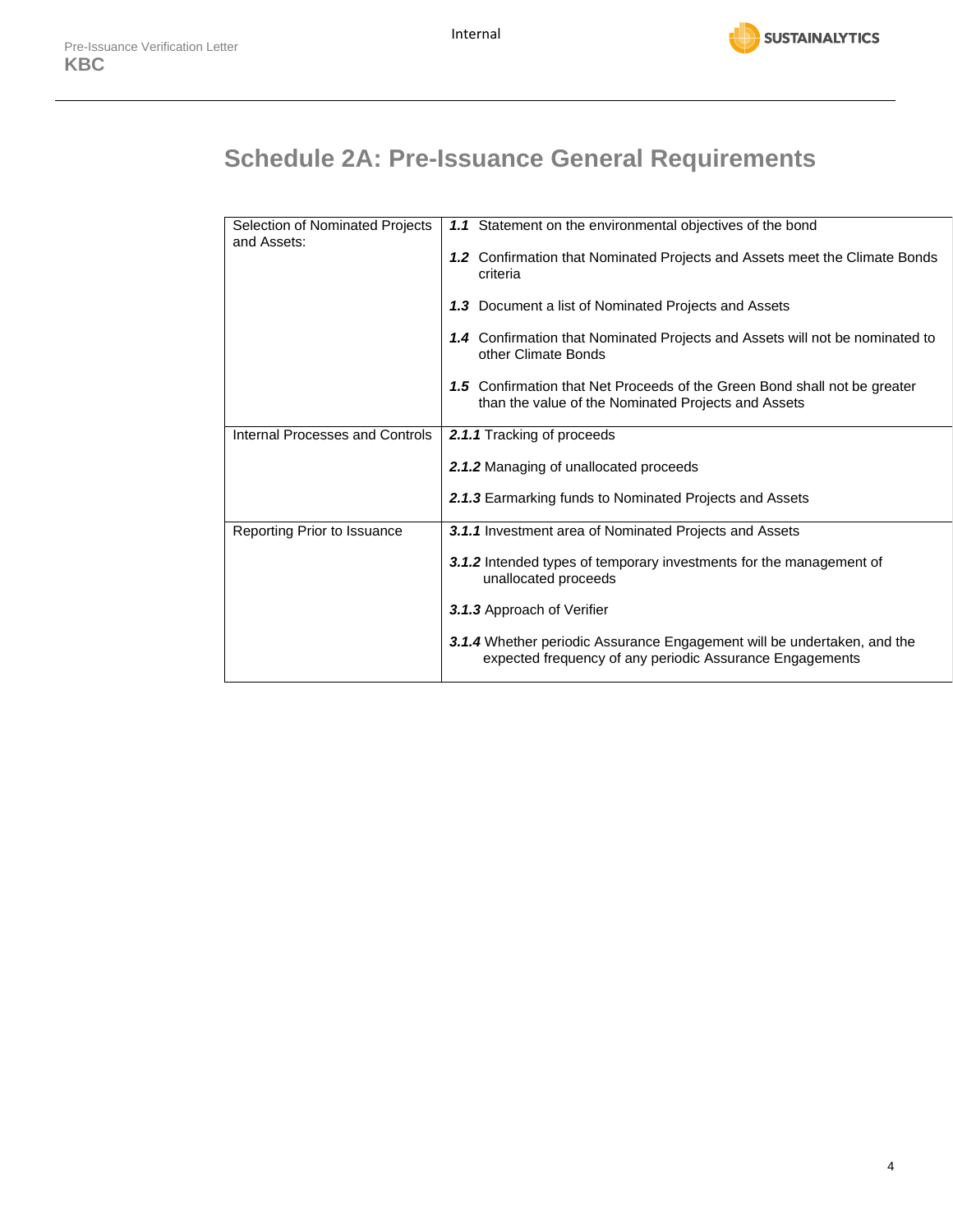

# **Schedule 2B: Conformance to the Pre-Issuance Requirements**

| <b>Procedure Performed</b>                                                                    | <b>Factual Findings</b>                                                                                                                                                                                                                                                                                                                                                                  | Error or<br><b>Exceptions</b><br><b>Identified</b> |
|-----------------------------------------------------------------------------------------------|------------------------------------------------------------------------------------------------------------------------------------------------------------------------------------------------------------------------------------------------------------------------------------------------------------------------------------------------------------------------------------------|----------------------------------------------------|
| Verification of requirements<br>specified under Selection of<br>Nominated Projects and Assets | 1.1 The objective of the bond is to primarily use proceeds to<br>promote a low-carbon economy and thus contribute to a<br>sustainable financial market.                                                                                                                                                                                                                                  |                                                    |
|                                                                                               | 1.2 The Nominated Projects and Assets meet the wind energy,<br>marine renewable energy, and low carbon buildings criteria<br>of the Climate Bond Standard.                                                                                                                                                                                                                               |                                                    |
|                                                                                               | 1.3 The Nominated Projects and Assets include:<br>Construction and operation of onshore wind parks in<br>Wallonia, Flanders and the Netherlands<br>The construction of offshore wind parks in the North<br>$\bullet$<br>Sea<br>Residential mortgage loans for buildings in Flanders for<br>$\bullet$<br>which the first drawing (date of construction) occurred<br>in 2014 or thereafter |                                                    |
|                                                                                               | 1.4 KBC's management confirms that the projects shall not be<br>nominated to other Climate Bonds.                                                                                                                                                                                                                                                                                        |                                                    |
|                                                                                               | 1.5 KBC's management confirms that the net proceeds of the<br>bond shall not be greater than the value of the projects.                                                                                                                                                                                                                                                                  |                                                    |
| Verification of requirements<br>specified under Internal<br><b>Processes and Controls</b>     | 2.1.1 KBC's management confirms that proceeds will be<br>segregated and tracked in a systematic manner and will be<br>exclusively used to finance Nominated Projects.<br>2.1.2 KBC's management confirms that the balance of net                                                                                                                                                         |                                                    |
|                                                                                               | proceeds not allocated to Eligible Assets will be held within<br>the treasury of the Group, invested in money market<br>products, cash and/or cash equivalent.                                                                                                                                                                                                                           |                                                    |
|                                                                                               | 2.1.3 KBC's management has confirmed that the proceeds from<br>the bond allocated to eligible assets will be labelled<br>individually in its internal information systems and that KBC<br>will monitor these allocations on a monthly basis.                                                                                                                                             |                                                    |
| Verification of requirements<br>specified under Reporting Prior<br>to Issuance                | 3.1.1 KBC's management confirms that the proceeds of the<br>transaction will primarily be used to finance and refinance<br>investments in onshore wind projects, off-shore wind<br>energy and low carbon buildings.                                                                                                                                                                      |                                                    |
|                                                                                               | 3.1.2 KBC's management confirms that unallocated proceeds<br>shall invested in money market products, cash and/or cash<br>equivalent.                                                                                                                                                                                                                                                    |                                                    |
|                                                                                               | 3.1.3 The bond's offer letter confirms that an approved third<br>party verifier has been appointed to confirm the bond's<br>conformance with pre and post issuance requirements of<br>the Wind Energy, Marine Renewable Energy and Low<br>Carbon Buildings criteria of the Climate Bonds Standard.                                                                                       |                                                    |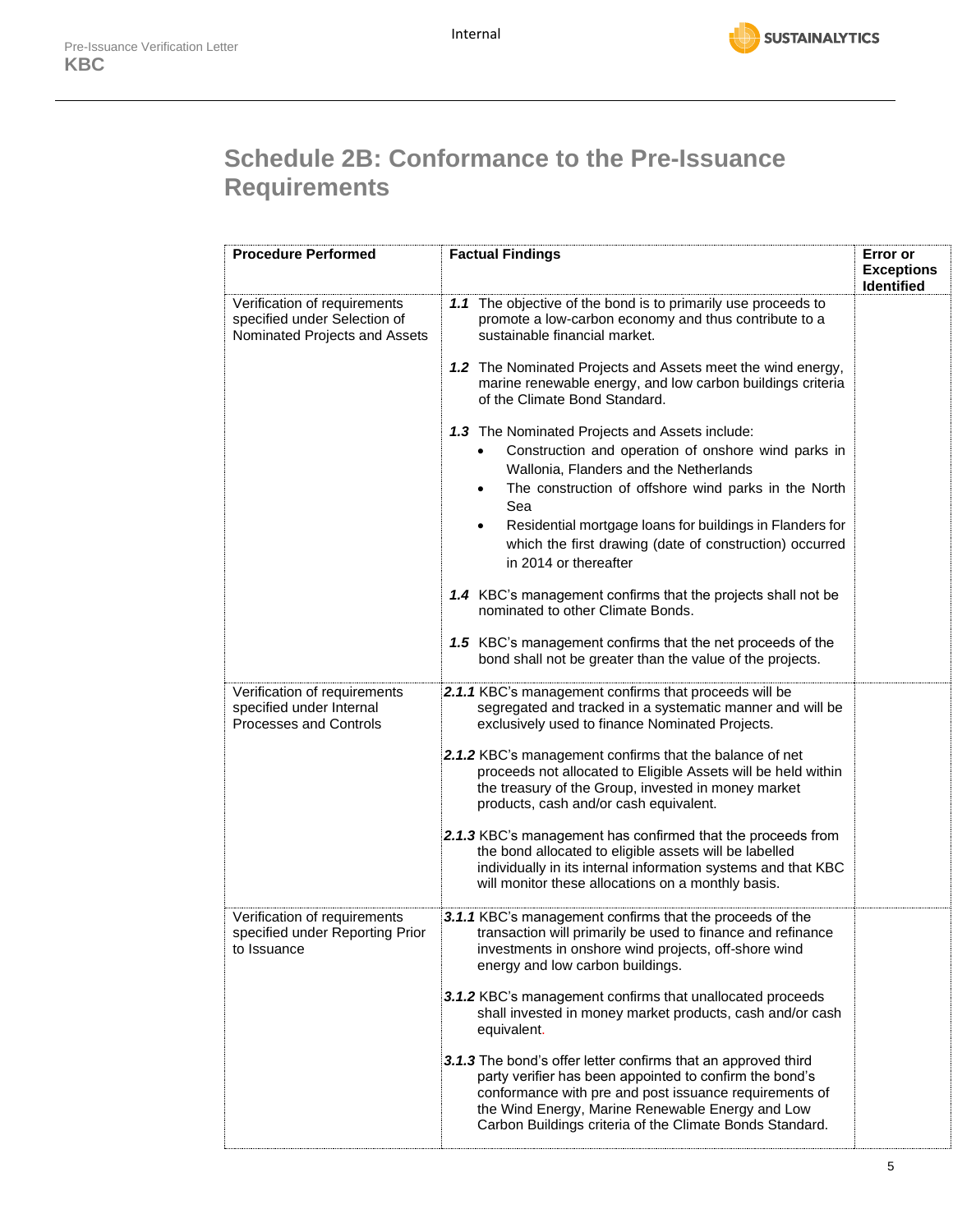

| Energy, Marine Renewable Energy and Low Carbon<br>Buildings criteria of the Climate Bonds Standard. |  | 3.1.4 The bond's offer letter confirms that an approved third<br>party verifier will conduct periodic assurance within a year's<br>time to reaffirm conformance of the bond with the Wind |  |
|-----------------------------------------------------------------------------------------------------|--|-------------------------------------------------------------------------------------------------------------------------------------------------------------------------------------------|--|
|-----------------------------------------------------------------------------------------------------|--|-------------------------------------------------------------------------------------------------------------------------------------------------------------------------------------------|--|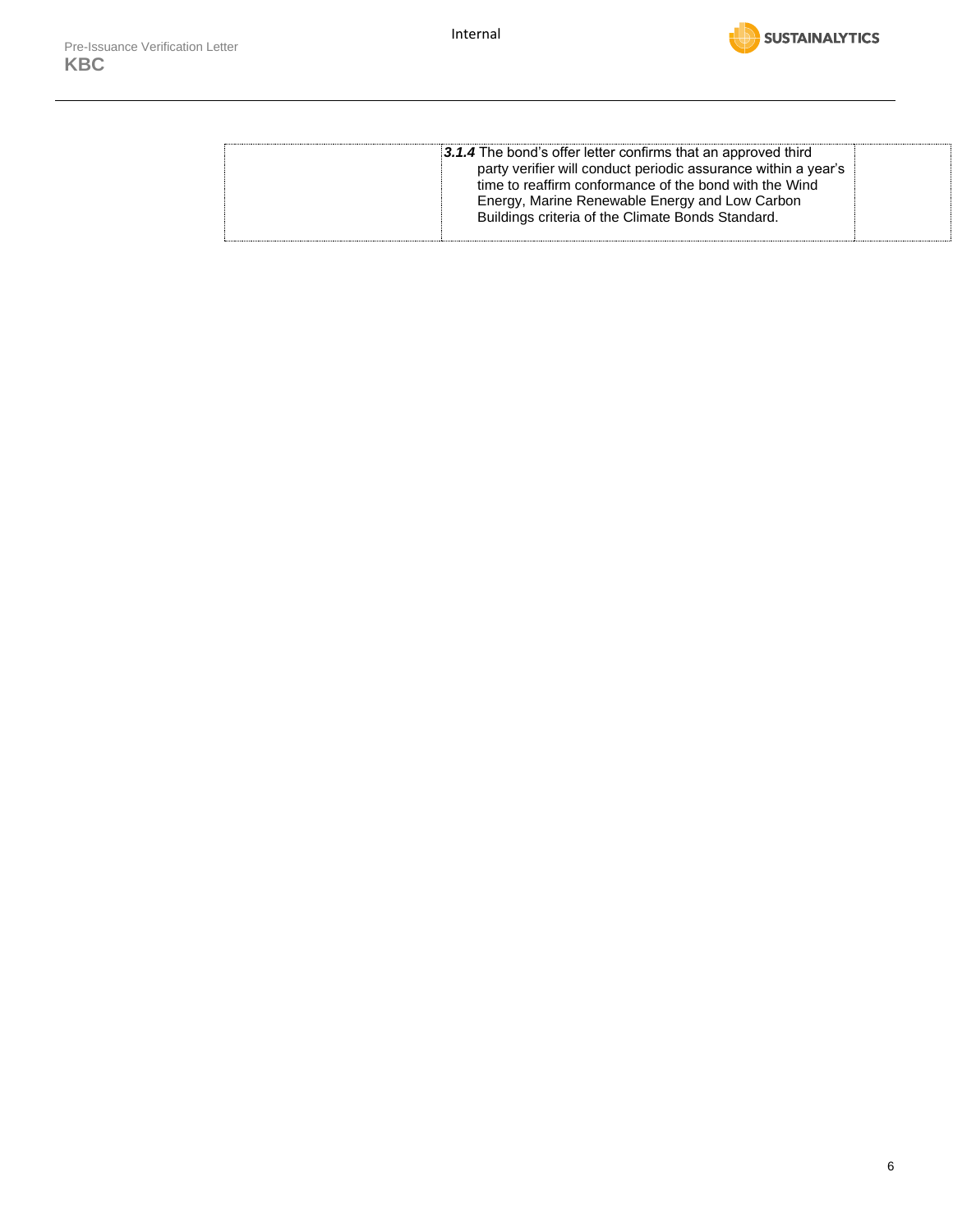

### **Disclaimer**

© Sustainalytics 2019. All rights reserved.

The intellectual property rights to the information contained herein is vested exclusively in Sustainalytics. No part of this deliverable may be reproduced, disseminated, comingled, used to create derivative works, furnished in any manner, made available to third parties or published, parts hereof or the information contained herein in any form or in any manner, be it electronically, mechanically, through photocopies or recordings without the express written consent of Sustainalytics.

As the information herein is based on information made available by the issuer, the information is provided "as is" and, therefore Sustainalytics does not warrant that the information presented in this deliverable is complete, accurate or up to date, nor assumes any responsibility for errors or omissions and Sustainalytics will not accept any form of liability for the substance of the deliverable and/or any liability for damage arising from the use of this deliverable and/or the information provided in it. Any reference to third party names is for appropriate acknowledgement of their ownership and does not constitute a sponsorship or endorsement by such owner.

Nothing contained in this deliverable shall be construed as to make a representation or warranty on the part of Sustainalytics, express or implied, regarding the advisability to invest in companies, selection of projects or make any kind of business transactions. It shall not be construed as an investment advice (as defined in the applicable jurisdiction), nor be interpreted and construed as an assessment of the issuer's economic performance, financial obligations nor its creditworthiness.

The issuer is fully responsible for certifying and ensuring the compliance with its commitments, for their implementation and monitoring.